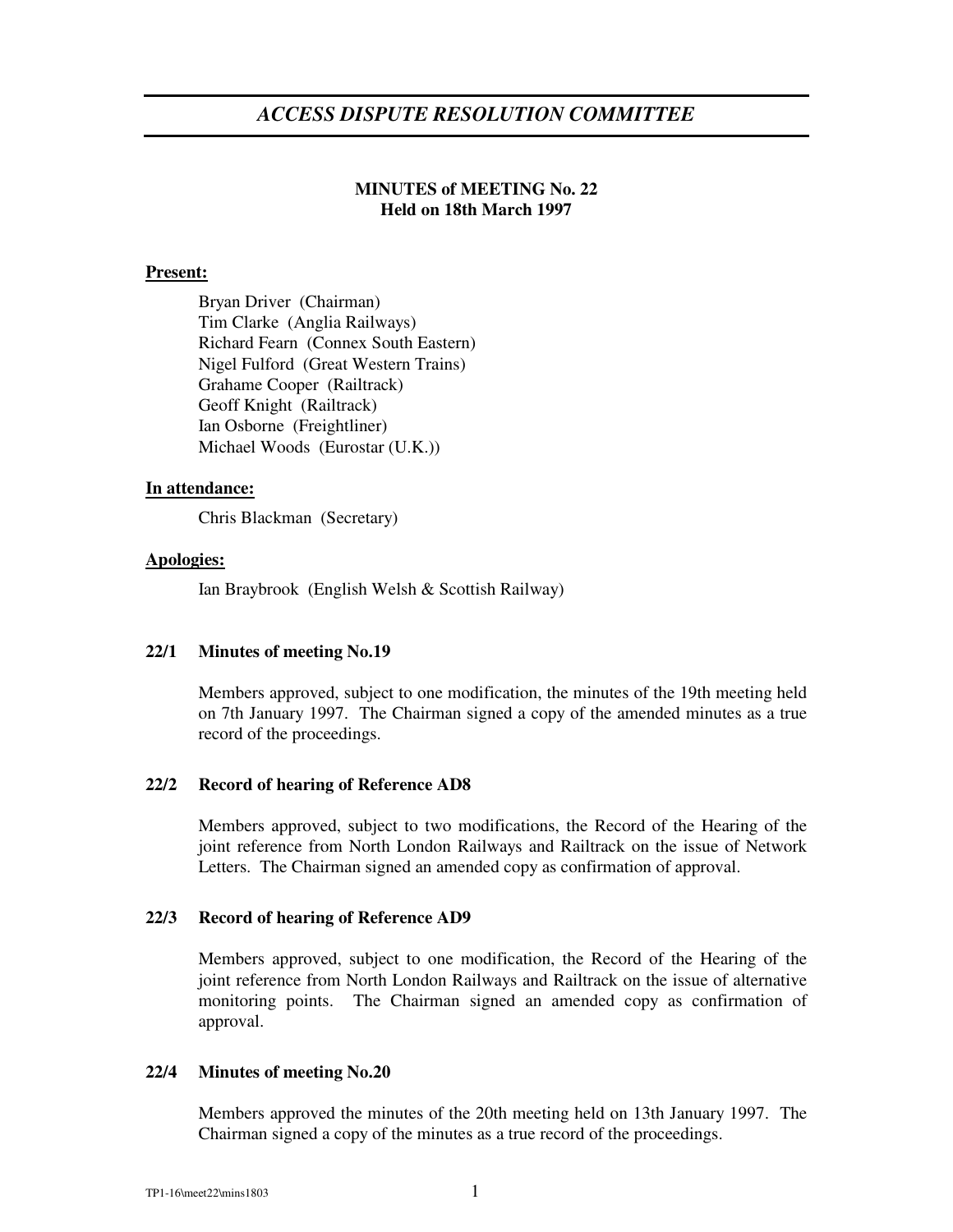## **22/5 Record of hearing of Reference AD11**

Members approved the Record of the Hearing of the joint reference from ScotRail Railways and Railtrack on the issue of rail adhesion. The Chairman signed a copy as confirmation of approval.

## **22/6 Minutes of meeting No.21**

Members approved the minutes of the 21st meeting held on 11th February 1997. The Chairman signed a copy of the minutes as a true record of the proceedings.

### **22/7 Record of hearing of Reference AD12**

Members approved the Record of the Hearing of the joint reference from CrossCountry Trains and Railtrack on the issue of Moderation of Competition. The Chairman signed a copy as confirmation of approval.

## **22/8 Matters arising**

## Minute 20/3: Reference AD10

Members understood that, following the Committee's discussion on the issue of relocation of snow ploughs and the advice it had given to the parties, the matter had been resolved locally. It was noted that the matter had not been referred either to the Network and Vehicle Change Sub-Committee or back to the ADRC; members therefore asked the Secretary to clarify the position. **Action:** Secretary

### Minute 21/8: Regulator's consultation

The Secretary advised that a date in mid-April was being sought for the proposed informal discussion with the Regulator on the working of the Access Conditions and the Dispute Rules in particular. **Action:** Secretary

### Minute 21/2 [18/13]: Declarations of Interest

The Secretary reported that he was still awaiting legal advice on compliance with the Data Protection Act. However it will suffice to hold the information on file in hard copy format.

### Minute 21/7: Hearing of Reference AD12

It was noted that, following the Committee's determination no. 12, South Wales & West Railway had brought a reference to the Timetabling Committee on the same subject of Through Trains between Portsmouth/Penzance and Liverpool/Manchester via Newport. South Wales & West had now appealed to the Regulator in accordance with Access Condition D.5.1 against the decision of the Timetabling Sub-Committee.

Members felt it would be appropriate for the Secretary to attend any formal hearing that the Regulator may convene in respect of an appeal against a decision of one of its Sub-Committees.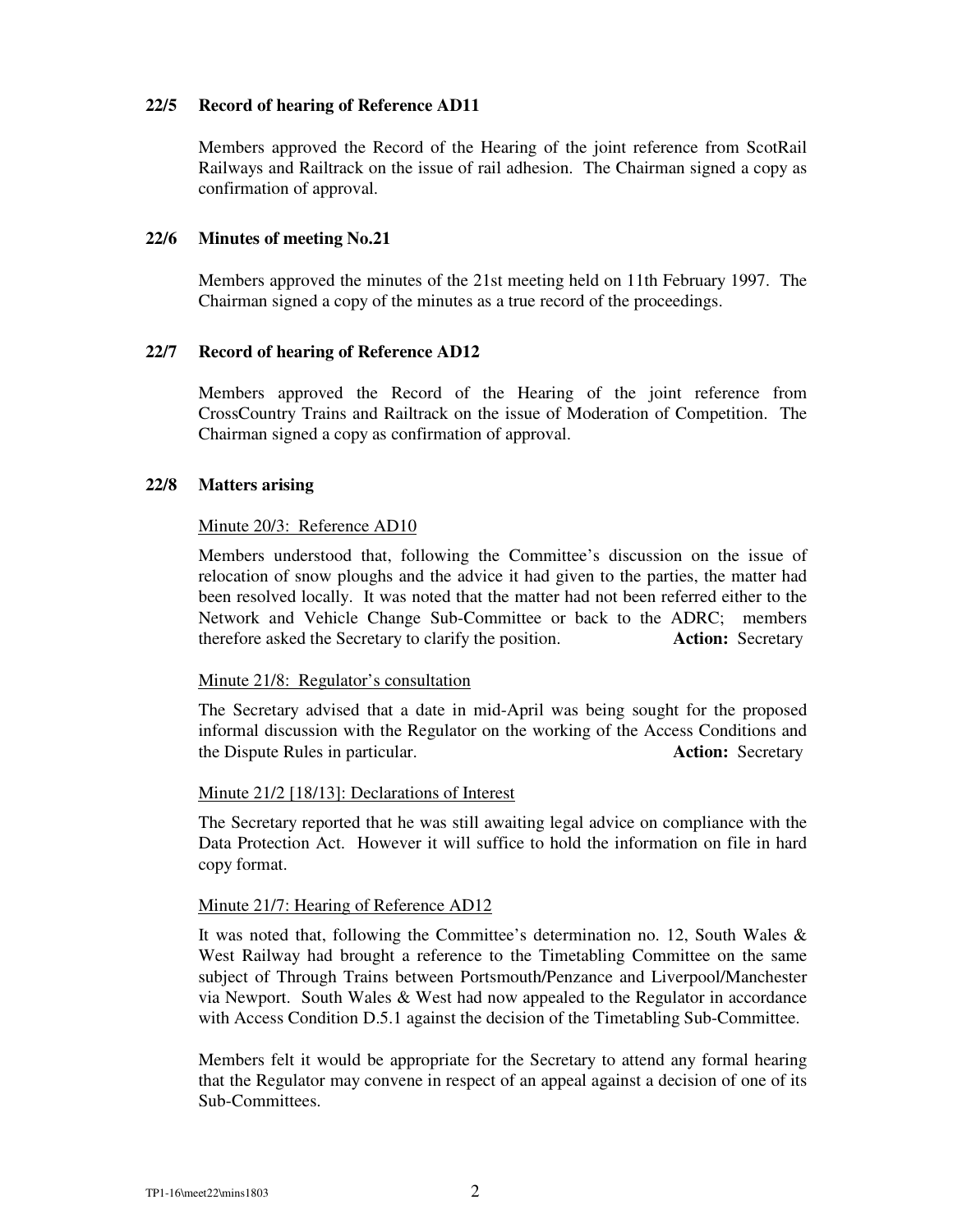Furthermore, as the Timetabling Sub-Committee determination 32 stemmed from ADRC's determination 12, it was agreed that in this case the approved Record of the Hearing of reference 32 should be circulated to ADRC members and alternates.

## **22/9 Accommodation and office equipment**

The Secretary advised that negotiations had been continuing with Railtrack Property Board about the terms of the tenancy of rooms 226-230 at Kings Cross East Side Offices, and a final draft of the Agreement was now awaited.

Quotations for the provision of partitions in rooms 226, 228 and 229 were being sought, and similarly quotations from contractors for provision of air conditioning units in the offices. All other equipment had been installed and arrangements for ordering of stationery and separate accounting of stationery, telephones, postage etc. were complete and operational.

#### **22/10 Appointment of legal advisors**

Members endorsed the draft contract with Wragge & Co. that had been prepared, and affirmed that the Secretary should finalise and sign the contract on behalf of the Committee. In particular members agreed that the amendment to clause 2 was acceptable; in the event of there being a conflict of interest, legal advice would be obtained from an alternative source.

Members confirmed that they were happy for the Committee's name to be listed on Wragge & Co.'s portfolio of clients. Members wished it to be acknowledged that the firm's role is to assist the Committee by advising on legal issues.

The Chairman advised the Committee that he had received a micromail message from Mike Romans, who had declared that he had been involved with personnel from Wragge & Co. both in a social context and as a fellow director of a charitable trust in the railway heritage sphere. The Chairman and members present wished to place on record that they had no previous knowledge of such a connection.

The Chairman formally concluded that there had been no conflict of interest in this respect, and that Mike Romans had had no involvement in the selection procedure.

## **22/11 Financial matters**

The Secretary advised members that invoices had been sent to all industry parties imposing the levy for the current year 1996/97. The Secretary would now be preparing a budget for 1997/98; the preliminary draft, which had taken advantage of the data and experience of the last twelve months, indicated that the forecast expenditure would be in the region of £200k-£230k, a figure similar to that for the current year. The detailed budget for 1997/98, and the accounts for 1996/97 would be available for the next quarterly meeting of the Committee.

Members were reminded of the relevant dispute rules about raising the levy, and for the need, as previously discussed, to be prudent in ensuring that there was no need to have recourse to an overdraft facility. Members agreed to review and finalise the